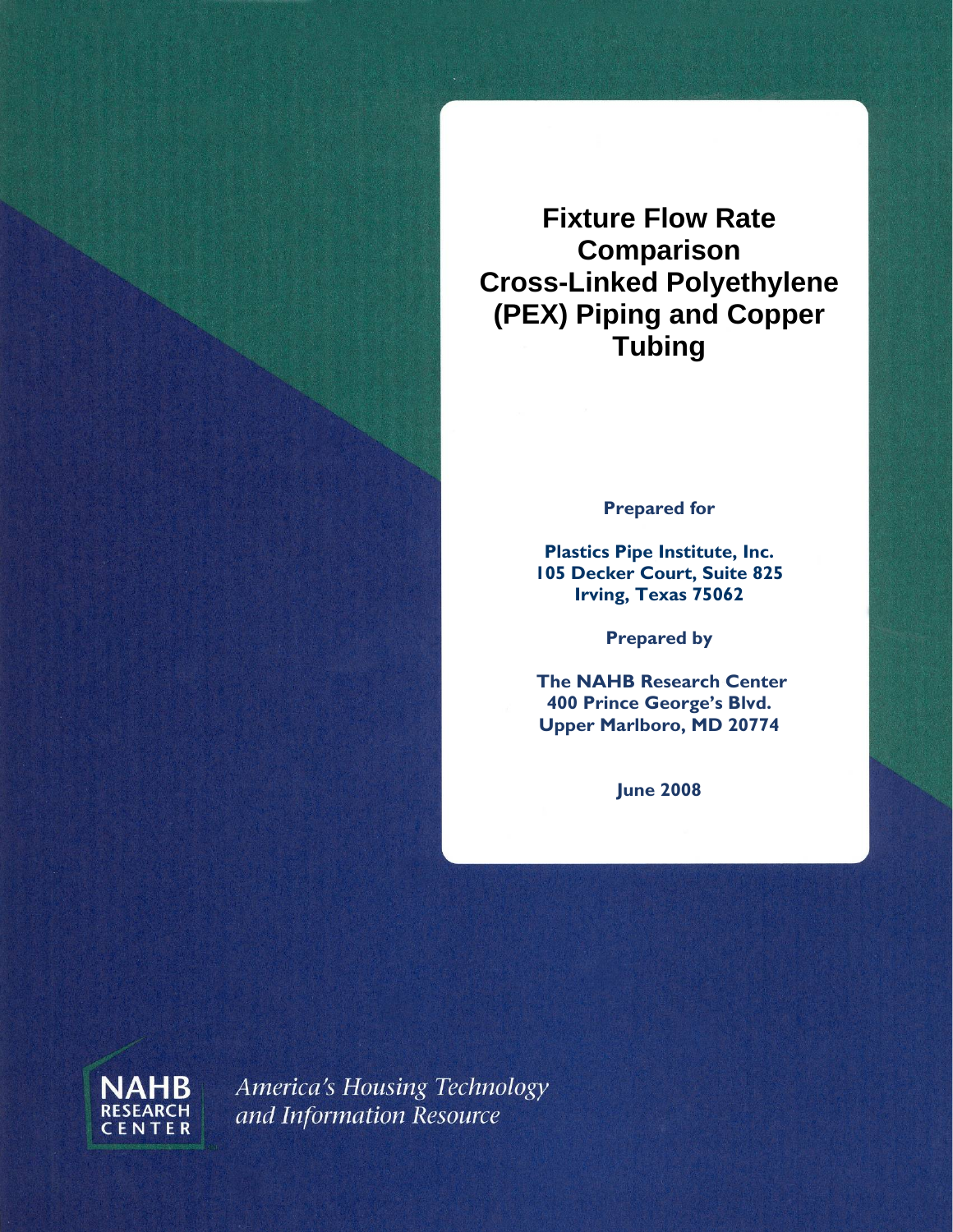

#### **Disclaimer**

Neither the NAHB Research Center, Inc., nor any person acting on its behalf, makes any warranty, express or implied, with respect to the use of any information, apparatus, method, or process disclosed in this publication or that such use may not infringe privately owned rights, or assumes any liabilities with respect to the use of, or for damages resulting from the use of, any information, apparatus, method, or process disclosed in this publication, or is responsible for statements made or opinions expressed by individual authors.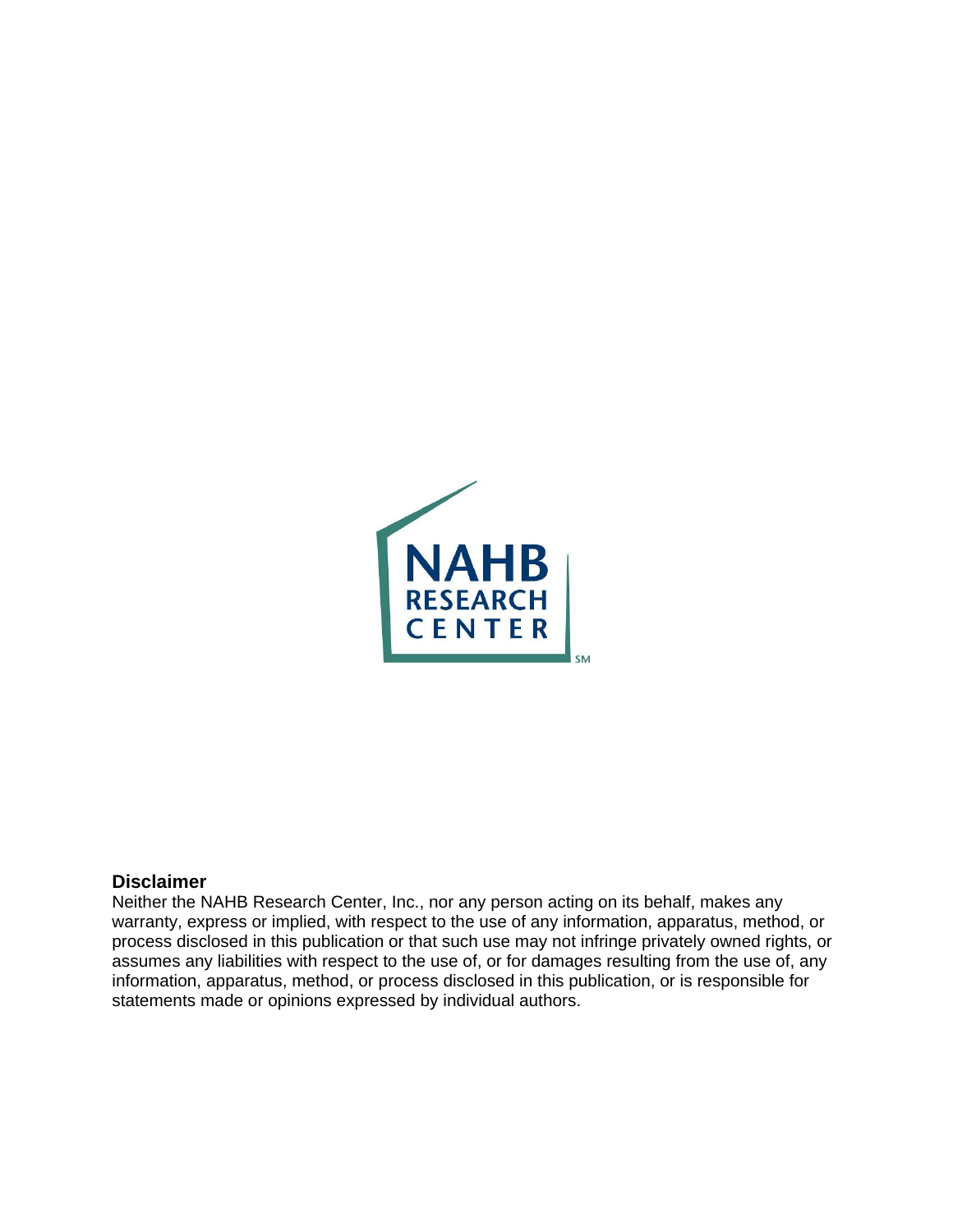### **Table of Contents**

<span id="page-2-0"></span>

### **List of Tables**

# **List of Figures**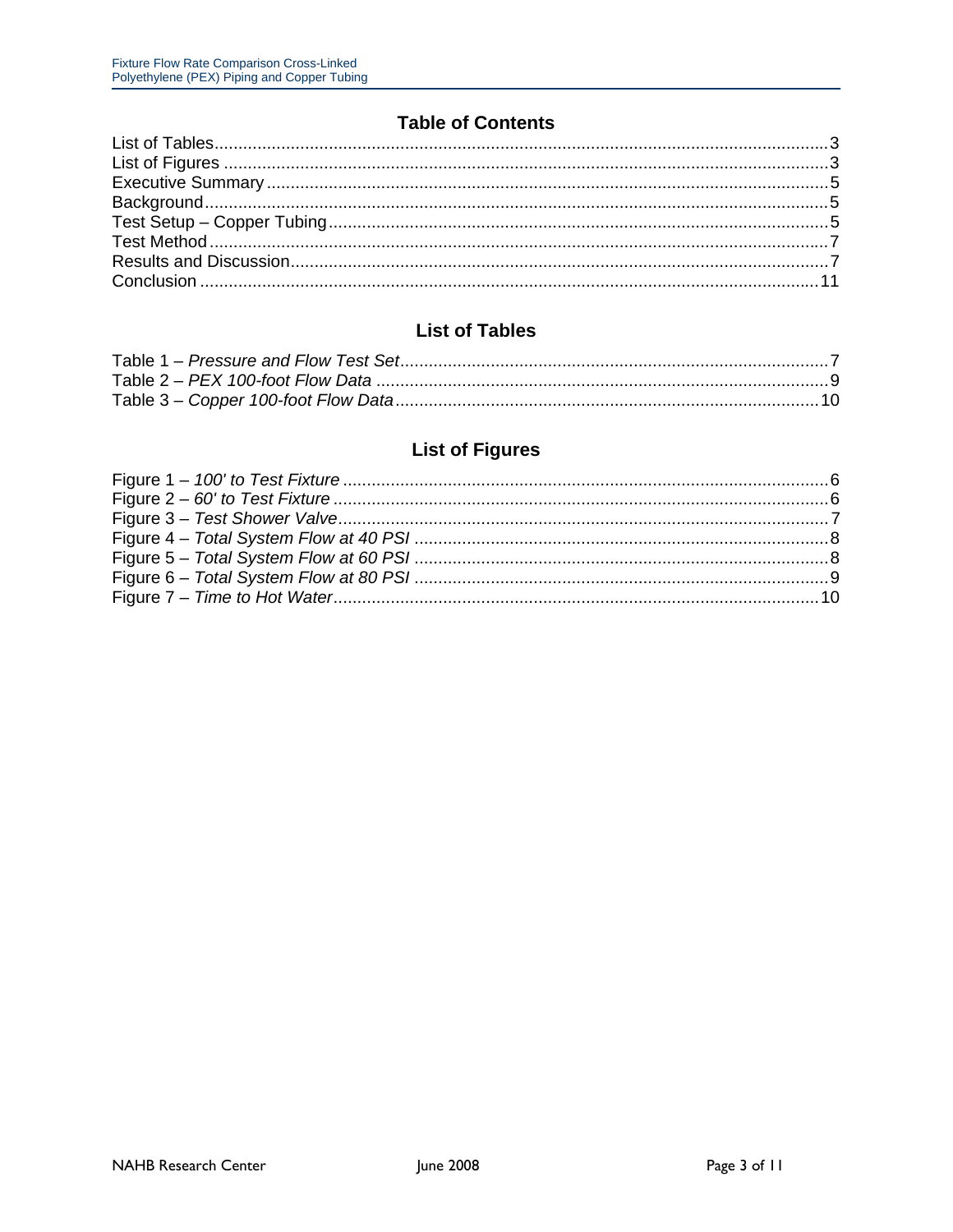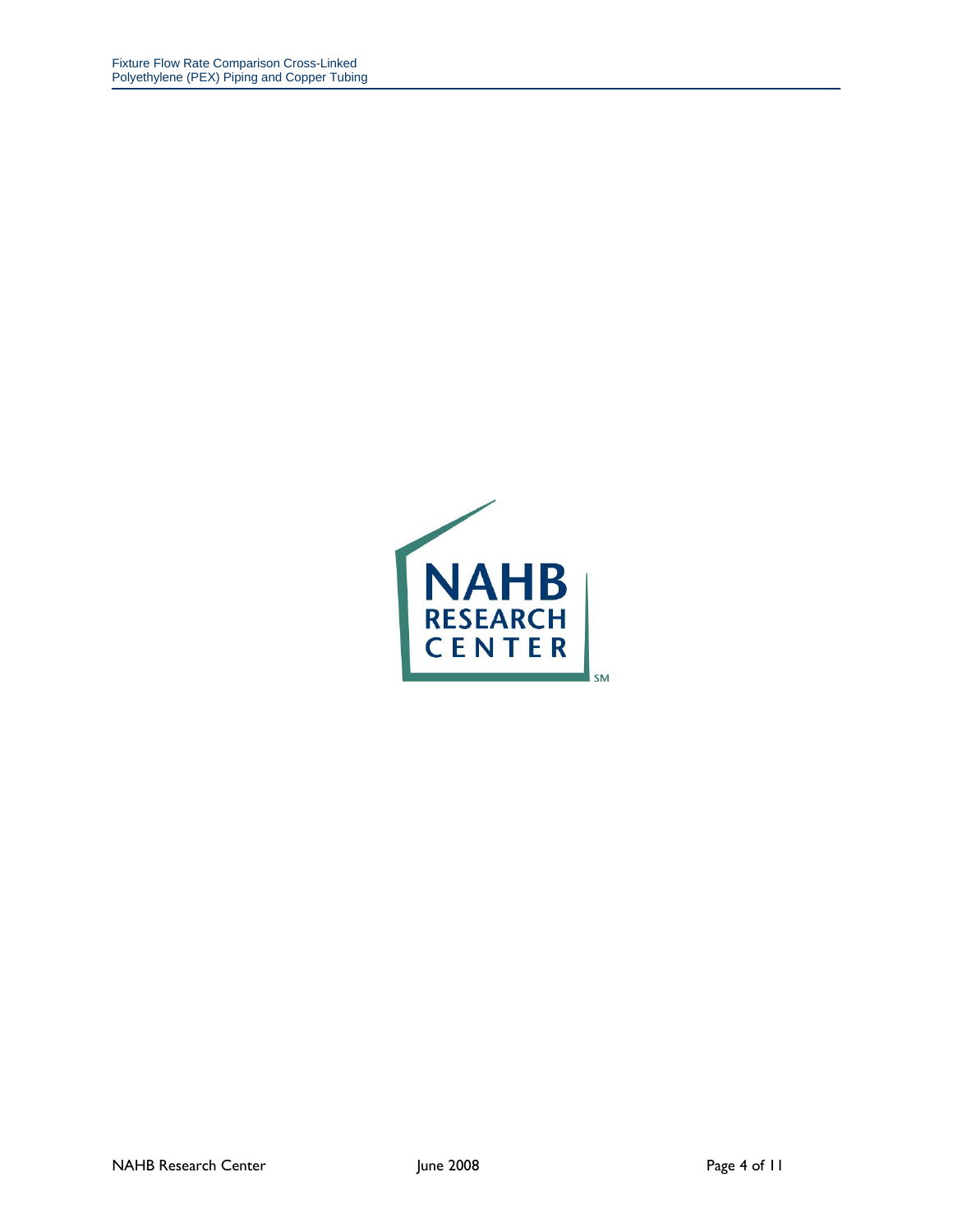# <span id="page-4-0"></span>**Executive Summary**

In a typical single-family residential plumbing system, PEX and copper piping systems will deliver sufficient volumetric flow rates to the plumbing fixtures when using the same nominal size tubing. While PEX tubing has a smaller inside diameter than copper tubing, both tubing systems meet the farthest fixture demand, even with multiple fixtures flowing.

Laboratory testing was performed on identical configurations for both PEX and copper trunk and branch plumbing systems serving standard residential plumbing fixtures supplied at source pressures of 40, 60, and 80 psi for 60 and 100-feet of pipe to the furthest fixture. The flow rate of each plumbing fixture was virtually identical for both piping systems, except for minor differences in the water closet flow rate.

# **Background**

In 2006, the NAHB Research Center conducted flow and pressure tests on PEX tubing systems configured as Trunk and Branch, Remote Manifold, and Home Run.<sup>[1](#page-4-1)</sup> All of the PEX tubing systems used metal insert fittings. System pressure and flow rates were measured during the operation of actual household fixtures typically used in the residential market. A combination of fixture operation, of up to five simultaneous fixture flows, provided a range of flow rates in various sections of the piping system. One fixture, the primary Test Fixture, was monitored during each flow sequence. This Test Fixture was located the farthest from the source supply, both in distance and elevation. The flow rate and pressure at this fixture provided the basis for analyzing the performance data of each system design and with multiple fixtures operating simultaneously. A similar test system and procedure was used to perform identical tests on a system constructed with copper tubing and is reported here.

# **Test Setup – Copper Tubing**

Based on the previous testing of PEX plumbing systems, a Trunk and Branch system design was constructed using Type M copper tubing and subjected to the same flow and pressure test regimen. The same test apparatus originally used for the PEX tubing tests was used to construct the copper system. The incoming water supply system, water heater, kitchen sink faucet, showerheads, lavatory faucet, and water closet were identical to the original PEX tests. The tub/shower valves were changed using the same brand/model, but only with different respective piping connections. The original test apparatus used  $\frac{1}{2}$ " PEX barb connections. This test setup used ½" NPT threaded connections, as would be typical in actual practice. As in the original PEX tests, the copper tests were performed on 100-foot and 60-foot systems measured from the shutoff valves after the water heater to the furthest shower (Test Fixture). The test setup included a shower and kitchen sink located about 6 feet above the water supply, and a water closet, lavatory, and shower at about 15 feet above the water supply, as shown in Figures 1 and 2.

 $\overline{a}$ 

<span id="page-4-1"></span><sup>&</sup>lt;sup>1</sup> Residential PEX Water Supply Plumbing Systems: Design Guide, 2006.<http://www.toolbase.org/pexdesignguide>.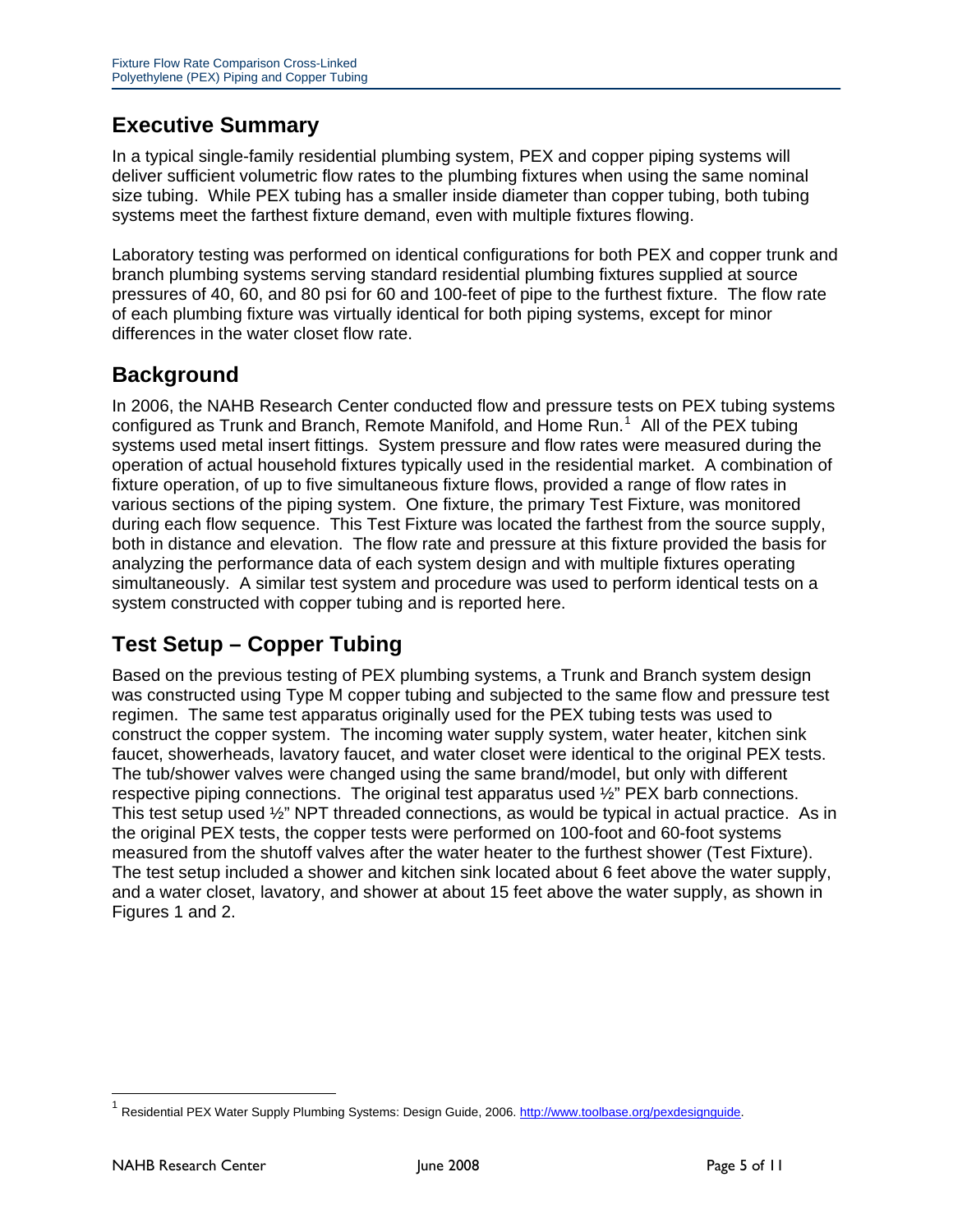<span id="page-5-0"></span>

#### **Figure 1** *– 100' to Test Fixture*



**Figure 2** *– 60' to Test Fixture*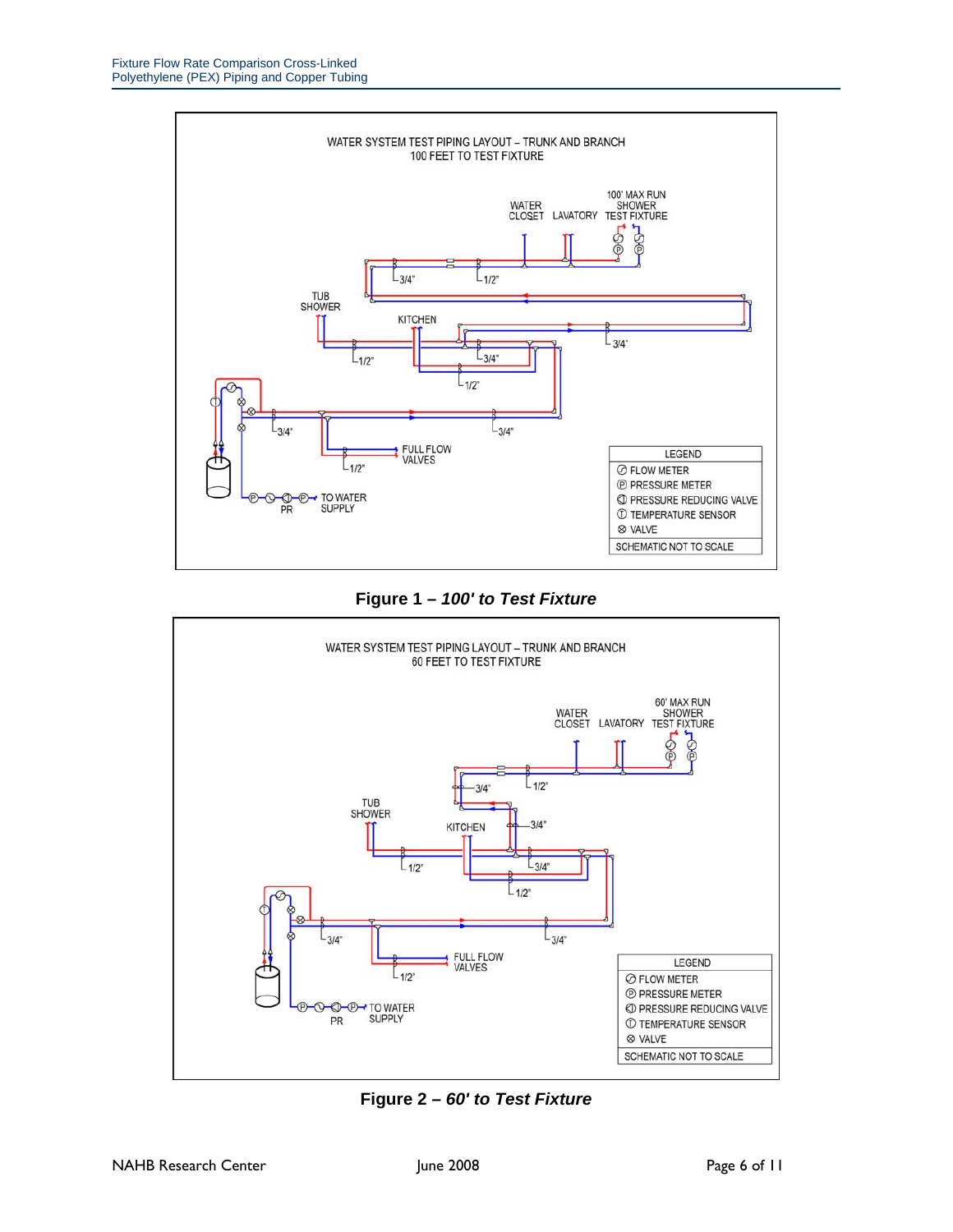<span id="page-6-0"></span>

**Figure 3** *– Test Shower Valve* 

**Test Method** 

The copper tubing layouts above were modified only to replace the sweep PEX 90 degree bends with 90 degree fittings. In the original 100-foot PEX setup, four of the seven 90 degree bends were metal insert fittings. In the 60-foot PEX setup, two of the five 90 degree bends were metal insert fittings.

The Test Fixture, shown in Figure 3, is located the furthest, by distance and elevation, from the source. It is a single handle, pressure balanced tub/shower valve that when on, is set to the highest temperature as regulated by the internal valve mechanism.

A set of eight tests were performed for each of three source pressures of 40, 60 and 80 psi. The test set sequence and nomenclature is outlined in Table 1.

| Test No. | <b>Fixtures Operated</b>             | <b>Nomenclature</b> |
|----------|--------------------------------------|---------------------|
| 1        | Test Fixture (TF)                    | TF.                 |
| 2        | TF and Lavatory                      | TF+Lav              |
| 3        | TF and Water Closet                  | TF+WC               |
| 4        | TF and Kitchen Faucet (mid-position) | TF+Kit              |
| 5        | TF and $2^{nd}$ shower (full on)     | TF+Sh <sub>2</sub>  |
| 6        | No. 5 and Kitchen                    | TF+Sh2+Kit          |
| 7        | No. 6 and Lavatory                   | TF+Sh2+Kit+Lav      |
| 8        | No. 7 and Water Closet               | TF+Sh2+Kit+Lav+WC   |

### **Table 1** *– Pressure and Flow Test Set*

For each test, the pressures and flow rates were recorded at the Test Fixture as well as at the inlet of the supply piping to the plumbing system.

A set of tests were also conducted to characterize the time-to-hot water for the copper piping system. The test method was similar to that as performed originally for the PEX tubing system and includes sequential steps. Only the Test Fixture is operated for the time-to-hot water test. For the testing sequence, the piping system to the Test Fixture is first flushed with cold water to stabilize the piping to the starting temperature. The bypass flush valve is then closed and the test begins when water is allowed to flow from the hot water tank to the Test Fixture. The time to exceed 100°F and 110°F at the Test Fixture is measured. As with the PEX tubing tests, the results are normalized on the basis of flow rate and hot water tank temperature.

# **Results and Discussion**

Due to the minor differences in the tub/shower valves, the flow rate at the Test Fixture (TF) was slightly different between the PEX and copper systems. The PEX TF hot flow rate was measured at 1.7 gpm, while the copper TF hot flow rate was 1.5 gpm. On the cold side of the valve, the flow rates were 0.2 gpm and 0.5 gpm for the PEX and copper systems, respectively. All results are reported, including these small differences.

The major result of interest is the total system flow for each of the test systems using an identical test sequence. Even though the test fixtures blended the hot and cold-water supplies differently, the total flow rates through the valves were 1.9 gpm for the PEX system and 2.0 gpm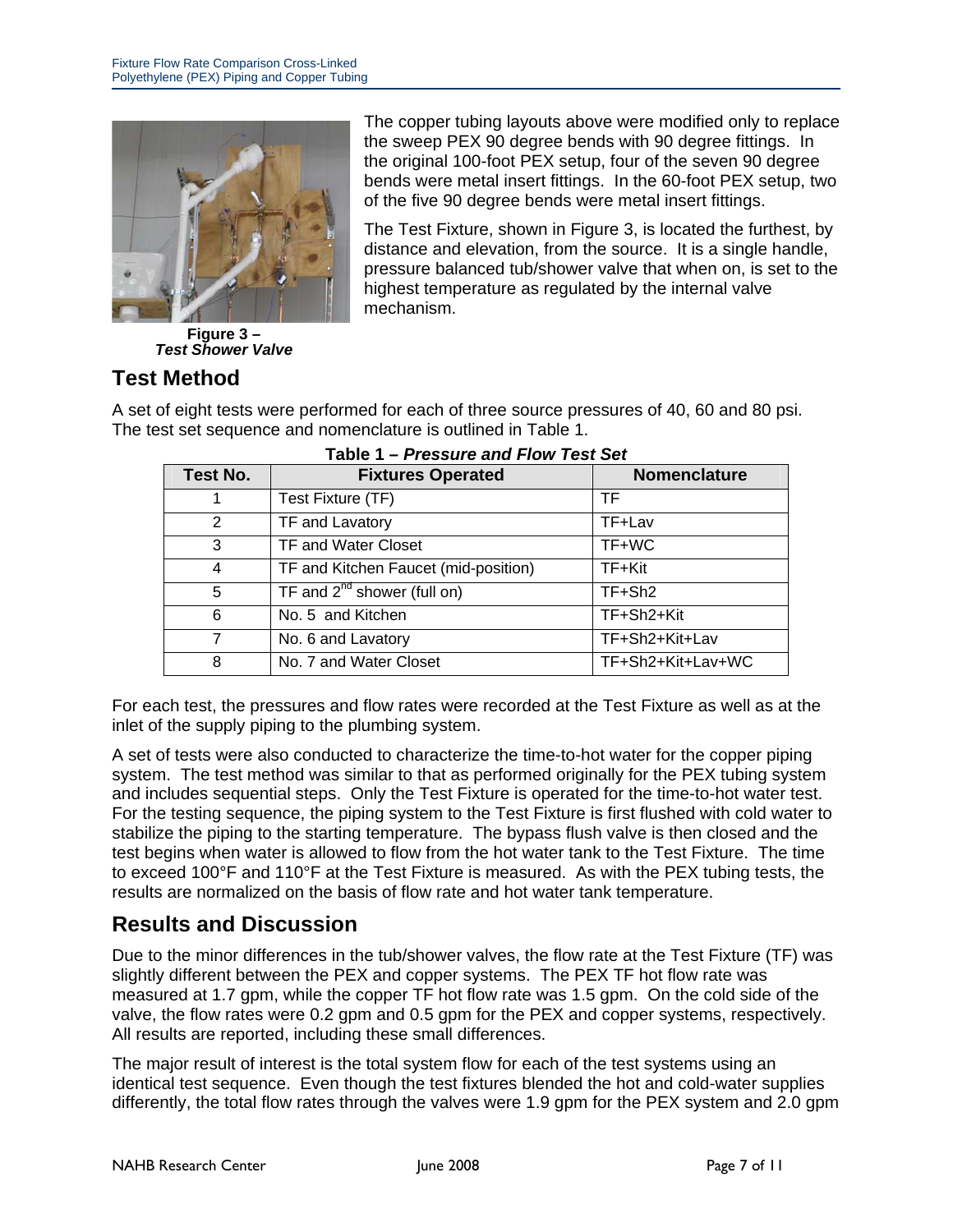<span id="page-7-0"></span>for the copper system. Therefore, the total flow for each pipe system through the test fixture was within an insignificant amount of 0.1 gpm. Figures 4, 5 and 6 report the total system flow for each test in the sequence for both the 60' and 100' runs to the Test Fixture at the three different supply pressures. The data shown in Figures 4, 5, 6, 7, and Tables 2 and 3, is the average of three tests.



**Figure 4** *– Total System Flow at 40 PSI* 



**Figure 5 –** *Total System Flow at 60 PSI*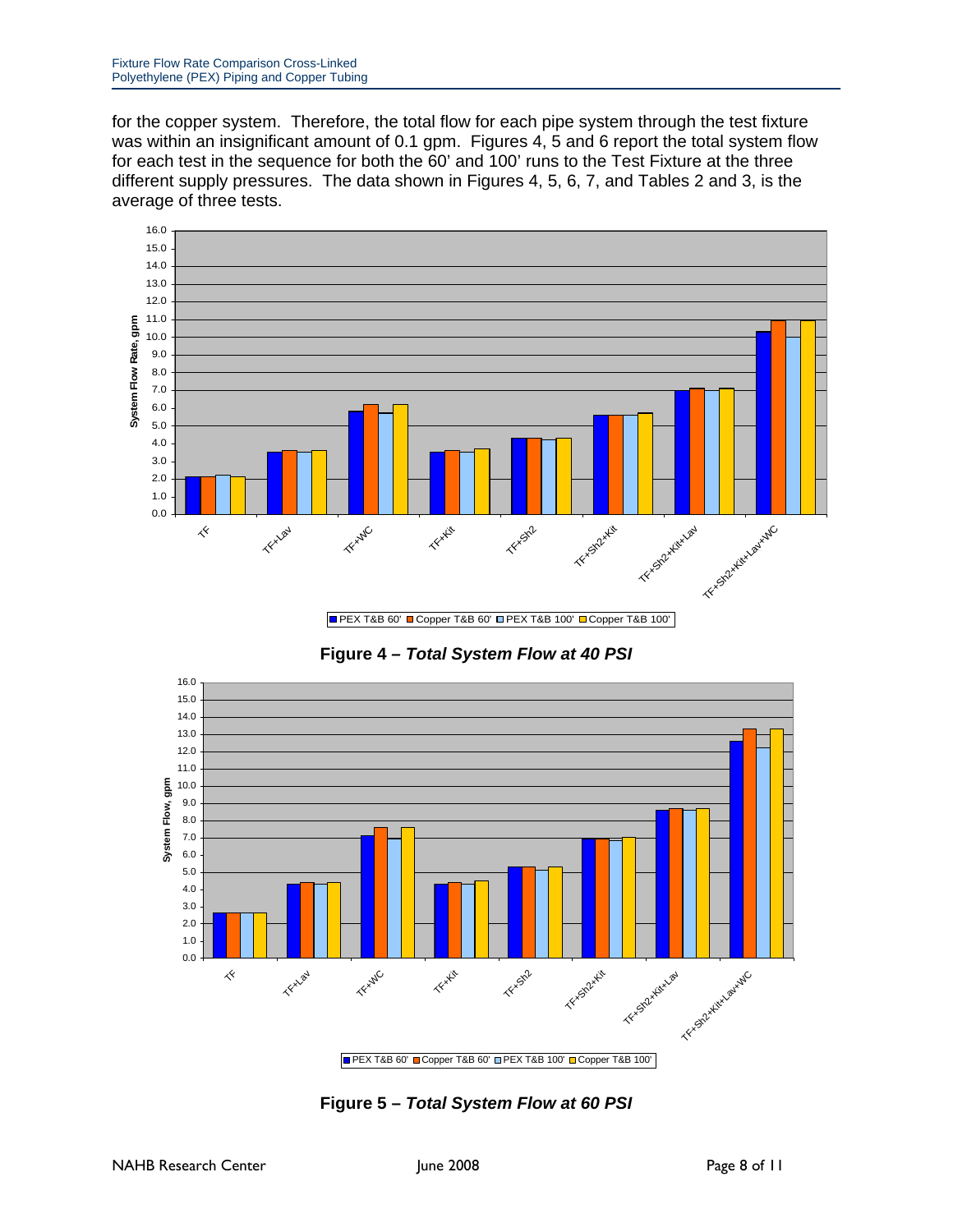<span id="page-8-0"></span>

**Figure 6** *– Total System Flow at 80 PSI*

The data indicates that the total system flows, which include both the hot and cold water, are virtually identical for the PEX and copper systems at all source pressures. A minor deviation, approximately 1 gpm from this result, is evident for the test sequences involving the water closet. The maximum difference of 0.9 gpm results in the increased tank fill time of approximately 7 seconds.

The data, also shown in tabular form for 40 psi source pressure, demonstrates that the piping systems perform similarly at the minimum recommended household source pressure of 40 psi.

| Trunk & Branch 100' Flow and Pressure Test, Average Data - PEX Tubing |             |             |             |          |                            |       |                |       |
|-----------------------------------------------------------------------|-------------|-------------|-------------|----------|----------------------------|-------|----------------|-------|
|                                                                       |             | Cold        | Hot         |          |                            |       |                |       |
| T&B 100'                                                              | System      | Supply      | Supply      | Main     | <b>Test Shower Fixture</b> |       |                |       |
|                                                                       |             |             |             |          | TF Hot                     | Hot   | <b>TF Cold</b> | Cold  |
| <b>Fixture Flow</b>                                                   | <b>Flow</b> | <b>Flow</b> | <b>Flow</b> | Pressure | <b>Flow</b>                | Pres. | <b>Flow</b>    | Pres. |
| Source Pressure                                                       | gpm         | gpm         | gpm         | Psi      | gpm                        | psi   | gpm            | psi   |
| T&B 100' - 40 PSI                                                     | 0.0         | 0.0         | 0.0         | 40       | 0.0                        | 34.0  | 0.0            | 35.2  |
| TF                                                                    | 2.2         | 0.5         | 1.7         | 40       | 1.7                        | 31.6  | 0.2            | 35.1  |
| TF+Lav                                                                | 3.5         | 1.6         | 1.9         | 40       | 1.7                        | 31.2  | 0.2            | 34.2  |
| TF+WC                                                                 | 5.7         | 4.0         | 1.6         | 40       | 1.7                        | 31.9  | 0.2            | 29.5  |
| TF+Kit                                                                | 3.5         | 1.3         | 2.2         | 40       | 1.7                        | 31.3  | 0.2            | 35.0  |
| TF+Sh <sub>2</sub>                                                    | 4.2         | 1.3         | 2.8         | 40       | 1.7                        | 30.6  | 0.2            | 34.9  |
| TF+Sh2+Kit                                                            | 5.6         | 2.2         | 3.4         | 40       | 1.7                        | 30.3  | 0.2            | 34.7  |
| TF+Sh2+Kit+Lav                                                        | 7.0         | 3.5         | 3.5         | 40       | 1.7                        | 30.1  | 0.2            | 33.4  |
| TF+Sh2+Kit+Lav+WC                                                     | 10.0        | 5.8         | 4.2         | 40       | 1.7                        | 28.6  | 0.2            | 29.3  |

**Table 2** *– PEX 100-foot Flow Data* 

I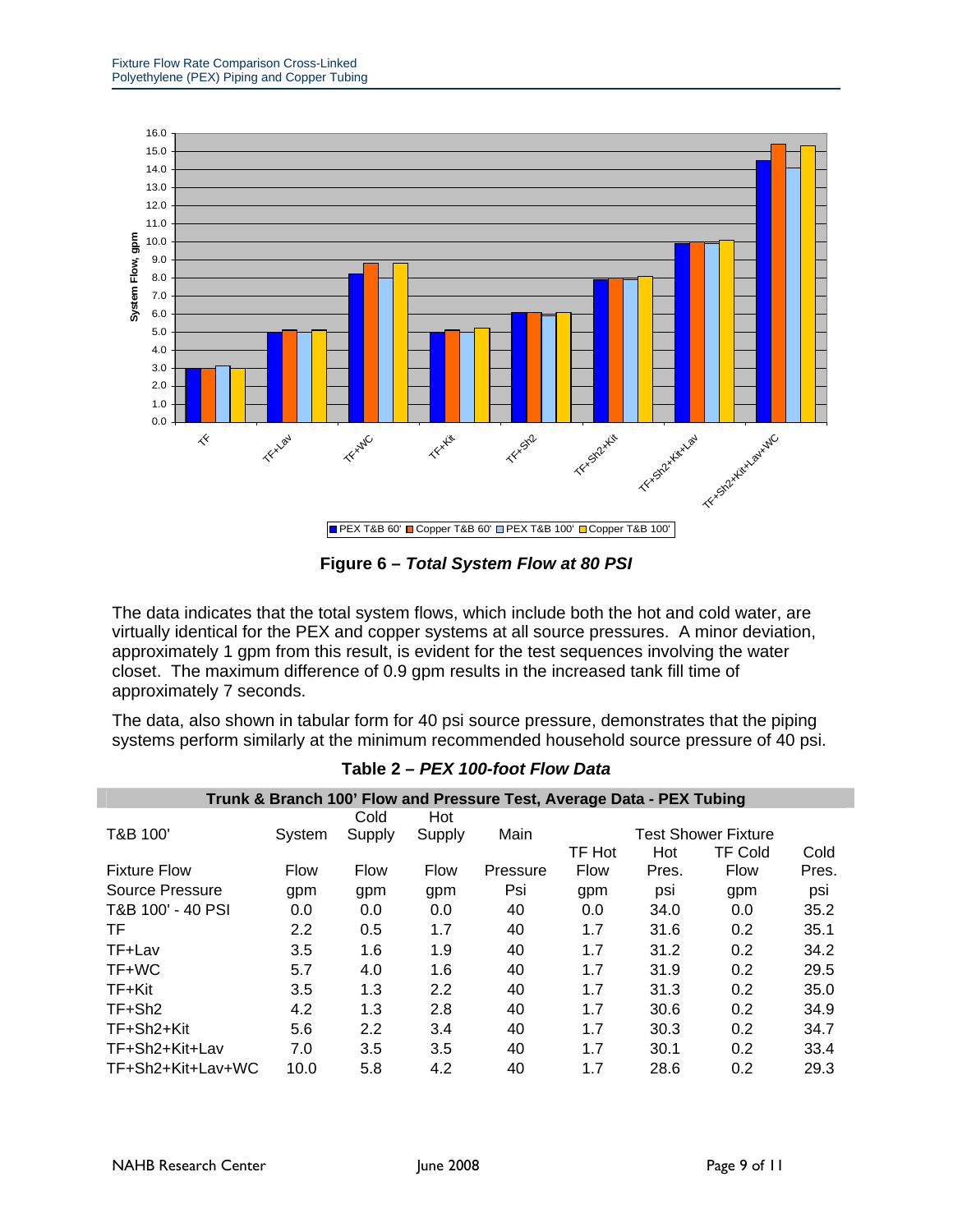<span id="page-9-0"></span>

| Trunk & Branch 100' Flow and Pressure Test, Average Data - Copper Tubing - Threaded TF |             |             |             |          |                            |       |                |       |
|----------------------------------------------------------------------------------------|-------------|-------------|-------------|----------|----------------------------|-------|----------------|-------|
|                                                                                        |             | Cold        | Hot         |          |                            |       |                |       |
| T&B 100'                                                                               | System      | Supply      | Supply      | Main     | <b>Test Shower Fixture</b> |       |                |       |
|                                                                                        |             |             |             |          | TF Hot                     | Hot   | <b>TF Cold</b> | Cold  |
| <b>Fixture Flow</b>                                                                    | <b>Flow</b> | <b>Flow</b> | <b>Flow</b> | Pressure | <b>Flow</b>                | Pres. | Flow           | Pres. |
| Source Pressure                                                                        | gpm         | gpm         | gpm         | psi      | gpm                        | psi   | gpm            | psi   |
| T&B 100' - 40 PSI                                                                      | 0.0         | 0.0         | 0.0         | 40       | 0.0                        | 33.5  | 0.0            | 34.6  |
| TF.                                                                                    | 2.1         | 0.7         | 1.5         | 40       | 1.5                        | 32.5  | 0.5            | 34.4  |
| TF+Lav                                                                                 | 3.6         | 1.7         | 1.9         | 40       | 1.5                        | 32.1  | 0.5            | 34.1  |
| TF+WC                                                                                  | 6.2         | 4.8         | 1.4         | 40       | 1.5                        | 32.9  | 0.5            | 32.3  |
| TF+Kit                                                                                 | 3.7         | 1.9         | 1.7         | 40       | 1.5                        | 32.3  | 0.5            | 34.2  |
| TF+Sh <sub>2</sub>                                                                     | 4.3         | 1.7         | 2.6         | 40       | 1.5                        | 31.7  | 0.5            | 34.2  |
| TF+Sh2+Kit                                                                             | 5.7         | 2.5         | 3.2         | 40       | 1.5                        | 31.5  | 0.5            | 34.0  |
| TF+Sh2+Kit+Lav                                                                         | 7.1         | 3.7         | 3.5         | 40       | 1.5                        | 31.1  | 0.5            | 33.6  |
| TF+Sh2+Kit+Lav+WC                                                                      | 10.9        | 6.9         | 4.0         | 40       | 1.5                        | 30.9  | 0.5            | 31.5  |

#### **Table 3** *– Copper 100-foot Flow Data*

In addition to the flow tests performed, a test procedure was used to characterize the time-to-hot water for the copper system. This is similar to the test performed for the PEX system. Figure 7 details the results for the copper system along with the previous PEX test results. The measured data for each test is averaged and then normalized to flow rate and temperature difference between the outlet and inlet.



**Figure 7***– Time to Hot Water*